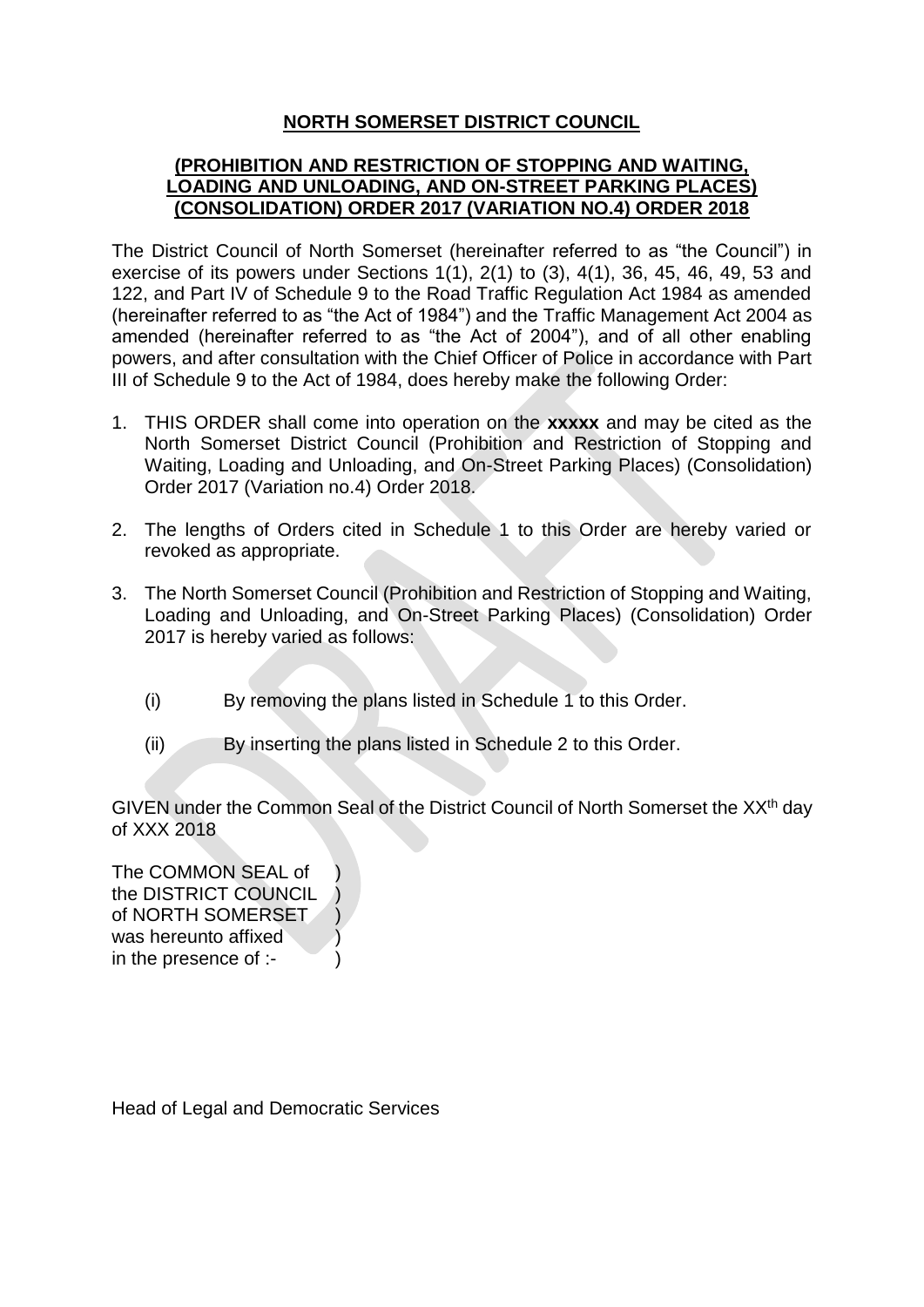## **SCHEDULE 1** Plans to be Removed

| <b>Plan Reference</b> | <b>Sheet Revision</b><br><b>Number</b> | <b>Streets Affected</b>  | <b>Parish</b>  |
|-----------------------|----------------------------------------|--------------------------|----------------|
| <b>BI58</b>           |                                        | <b>Albert Road</b>       | Clevedon       |
| <b>BM61</b>           | 1                                      | <b>Beaconsfield Road</b> | Clevedon       |
| <b>BO61</b>           | 1                                      | <b>Beaconsfield Road</b> | Clevedon       |
| <b>BI56</b>           | 1                                      | <b>Elton Road</b>        | Clevedon       |
| <b>BK55</b>           | 1                                      | <b>Elton Road</b>        | Clevedon       |
| <b>BN60</b>           | 1                                      | <b>Griffin Road</b>      | Clevedon       |
| <b>BI58</b>           | 1                                      | <b>Herbert Road</b>      | Clevedon       |
| <b>BH58</b>           | $\overline{2}$                         | <b>Herbert Road</b>      | Clevedon       |
| <b>BG59</b>           | $\overline{2}$                         | <b>Hill Road</b>         | Clevedon       |
| <b>BH59</b>           | 1                                      | <b>Hill Road</b>         | Clevedon       |
| <b>BF58</b>           | $\overline{4}$                         | <b>Hill Road</b>         | Clevedon       |
| <b>BM59</b>           | $\overline{3}$                         | <b>Lower Queens Road</b> | Clevedon       |
| <b>BN59</b>           | 1                                      | <b>Lower Queens Road</b> | Clevedon       |
| <b>BL59</b>           | $\overline{2}$                         | <b>Marson Road</b>       | Clevedon       |
| <b>BK62</b>           | $\overline{3}$                         | <b>Meadow Road</b>       | Clevedon       |
| <b>BN60</b>           | 1                                      | <b>Melbourne Terrace</b> | Clevedon       |
| <b>BK62</b>           | 3                                      | <b>Old Street</b>        | Clevedon       |
| <b>BO59</b>           | 1                                      | <b>Oldville Avenue</b>   | Clevedon       |
| <b>BM60</b>           | $\overline{3}$                         | <b>Parnell Road</b>      | Clevedon       |
| <b>BN55</b>           | $\overline{1}$                         | <b>Pizey Avenue</b>      | Clevedon       |
| <b>BM60</b>           | $\overline{2}$                         | <b>River Path</b>        | Clevedon       |
| <b>BH57</b>           | $\overline{3}$                         | <b>Seavale Road</b>      | Clevedon       |
| <b>BM59</b>           | $\overline{3}$                         | <b>Station Road</b>      | Clevedon       |
| <b>BI56</b>           | $\overline{1}$                         | <b>Victoria Road</b>     | Clevedon       |
| <b>BJ56</b>           | 1                                      | Victoria Road            | Clevedon       |
| <b>BO93</b>           | $\overline{3}$                         | <b>High Street</b>       | <b>Nailsea</b> |
| <b>BK89</b>           | $\overline{1}$                         | <b>Pound Lane</b>        | <b>Nailsea</b> |

## **SCHEDULE 2 Plans to be Added**

| <b>Plan Reference</b> | <b>Sheet Revision</b><br><b>Number</b> | <b>Streets Affected</b>  | <b>Parish</b> |
|-----------------------|----------------------------------------|--------------------------|---------------|
| <b>BI58</b>           | 2                                      | <b>Albert Road</b>       | Clevedon      |
| <b>BM61</b>           | $\overline{2}$                         | <b>Beaconsfield Road</b> | Clevedon      |
| <b>BH61</b>           |                                        | <b>Beaconsfield Road</b> | Clevedon      |
| <b>BO61</b>           | $\overline{2}$                         | <b>Beaconsfield Road</b> | Clevedon      |
| <b>BI56</b>           | $\overline{2}$                         | <b>Elton Road</b>        | Clevedon      |
| <b>BK55</b>           | $\overline{2}$                         | <b>Elton Road</b>        | Clevedon      |
| <b>BN60</b>           | $\overline{2}$                         | <b>Griffin Road</b>      | Clevedon      |
| <b>BI58</b>           | $\overline{2}$                         | <b>Herbert Road</b>      | Clevedon      |
| <b>BH58</b>           | 3                                      | <b>Herbert Road</b>      | Clevedon      |
| <b>BJ61</b>           |                                        | <b>Highdale Road</b>     | Clevedon      |
| <b>BG59</b>           | 3                                      | <b>Hill Road</b>         | Clevedon      |